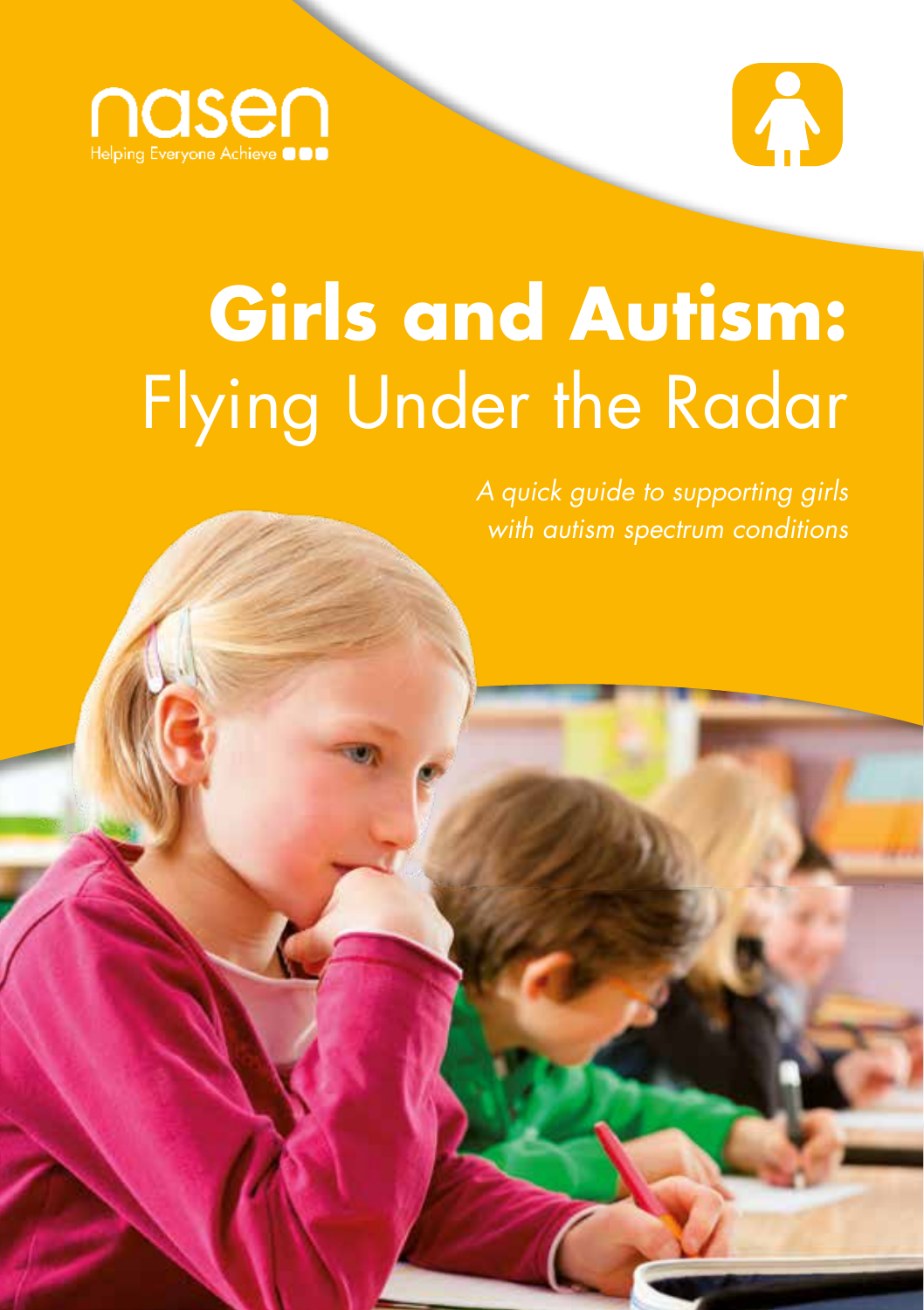

#### First published in 2016 by nasen

Nasen House 4/5 Amber Business Village Amber Close **Amington Tamworth** Staffordshire B77 4RP www.nasen.org.uk

ISBN: 978 1 901485 89 9

©nasen 2016

The right of nasen to be identified as the author of this book has been asserted by them in accordance of the Copyright, Designs and Patents Act, 1988.

All rights reserved.

No part of this publication may be reproduced, stored in a retrieval system or transmitted by any means including photocopying, electronic, mechanical, recording or otherwise without prior written consent to the publisher.

No liability shall be attached to the author, the copyright holder or the publishers for loss or damage of any nature suffered as a result of reliance on the reproduction of any contents of this publication or any errors or omissions in its contents.

Registered Charity No. 1007023 Registered Company, limited by guarantee, No. 2674379 (England and Wales)

A catalogue record of this publication is available from the British Library.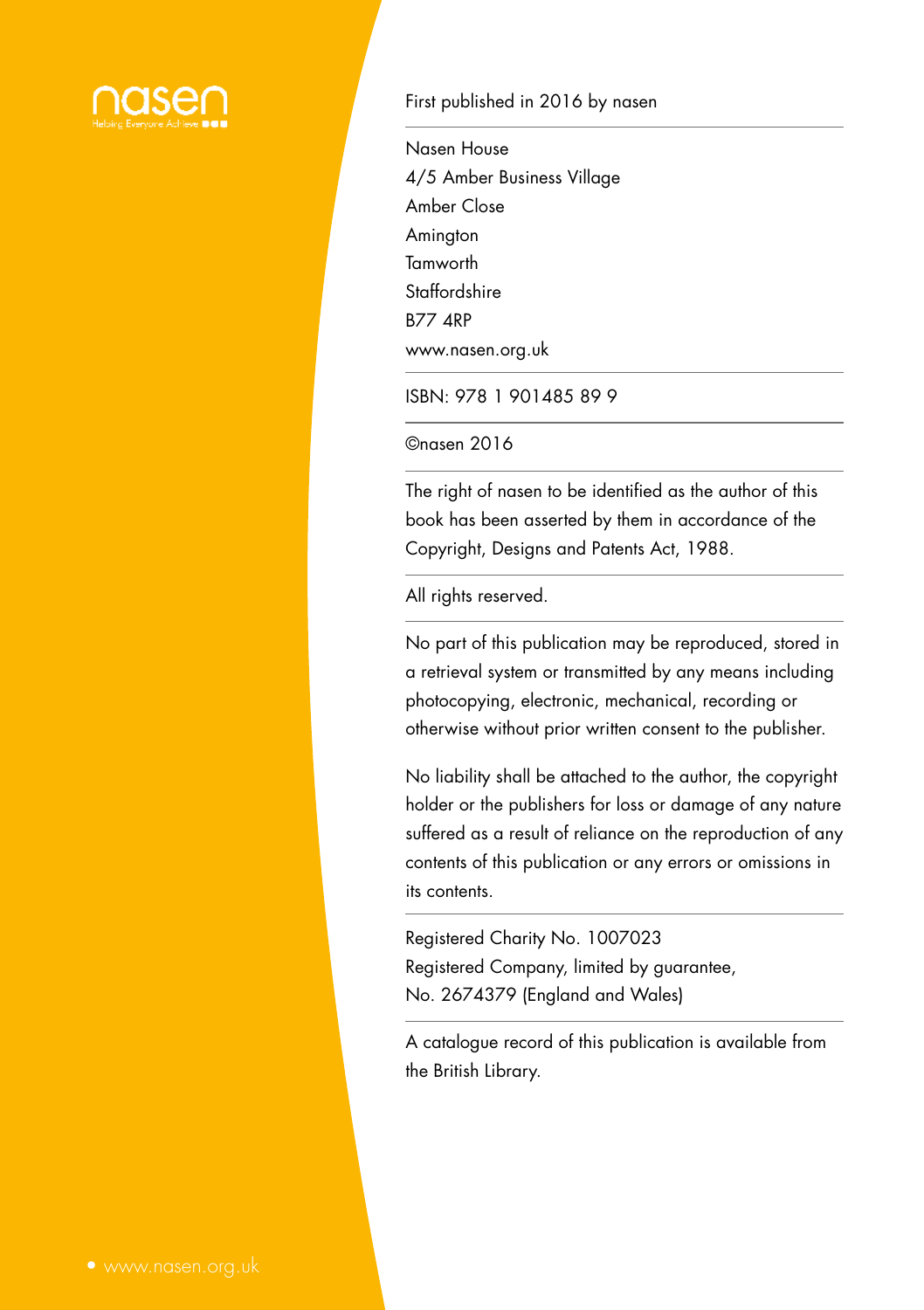# **Girls and Autism:**  Flying Under the Radar

A quick guide to supporting girls with autism spectrum conditions *by Jo Egerton and Barry Carpenter, with the ASC and Girls Forum, National Association of Head Teachers*



## **This guide aims to:**

- **+ introduce the debate around autism and gender**
- **+ identify key issues for girls with autism spectrum conditions**
- **+ provide practical school-based support strategies**
- **+ share family, professional and academic perspectives.**



# **Autism and girls – what is the problem?**

Autism spectrum conditions (ASC) are 'neurodevelopmental', meaning that the brain and central nervous system develop and function atypically. The American Psychiatric Association (APA 2013) diagnostic term is 'autism spectrum disorder' (ASD). However, the umbrella term, ASC, is considered by many to be less stigmatising as it embraces not only impairments, but strengths as well. (Following this section on diagnosis, this booklet will generally use the term ASC.)

A diagnosis of ASD is based on core behaviours appearing in early development (usually before three years of age):

- Impaired development in social interaction and communication
- Restricted and repetitive interests and activities.

Although behavioural-cognitive traits associated with ASC are found in the general population, it is the severity, intensity and co-occurrence that lead to a diagnosis.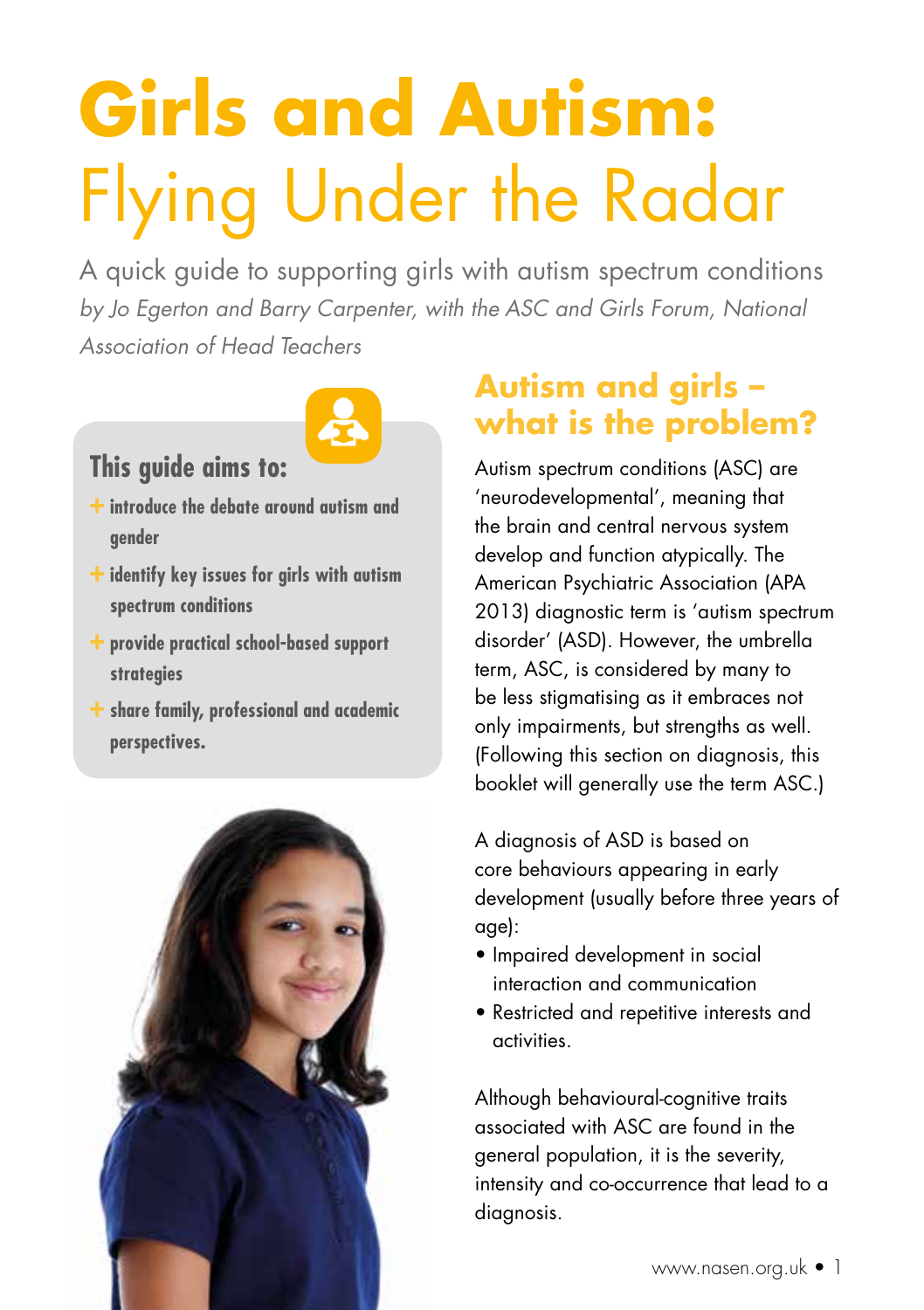

Prior to 2013, these behaviours were thought of as a clustered 'triad of impairments' (Wing and Gould 1987). By the time the APA revised its diagnostic criteria in 2013, researchers were questioning the relationships between these core traits – were they representative of both males and females with ASD; to what extent should they be considered separately (Happé *et al.* 2006)?

ASD has a range of behavioural presentations. In addition to the core traits, individuals with ASD may have other characteristic cognitive, behavioural, emotional, motor and sensory issues. They are influenced by neurobiology, environment, genetic and epigenetic

factors, developmental trajectories and/or co-occurring conditions (for example, Down syndrome, attention deficit hyperactivity disorder (ADHD)). In approximately 55% of cases ASD co-occurs with learning disability (Charman *et al.* 2011).

ASD prevalence is approximately 1 in 100 (National Autistic Society 2013). There is a very pronounced gender difference – the ratio of females to males is typically reported as 1:4. However, this is an average figure. Among intellectually able individuals with ASD, the ratio of girls to boys is significantly lower – approximately 1:10 – whereas for groups with ASD and moderate to severe learning disabilities, the ratio rises to approximately 1:2 (Dworzynski *et al.* 2012).

This extreme gender difference has only recently been questioned and alternative explanations considered, including:

- Gender bias in existing screening and referral processes, diagnostic criteria and tools
- Protective and compensatory factors in females
- Different gender-specific ASC profiles.

#### **PONDER POINT**

Is the typically reported gender ratio a true reflection of the ASD population in your school? Are there girls – especially among intellectually able pupils – who have high levels of ASD traits yet do not have a diagnosis?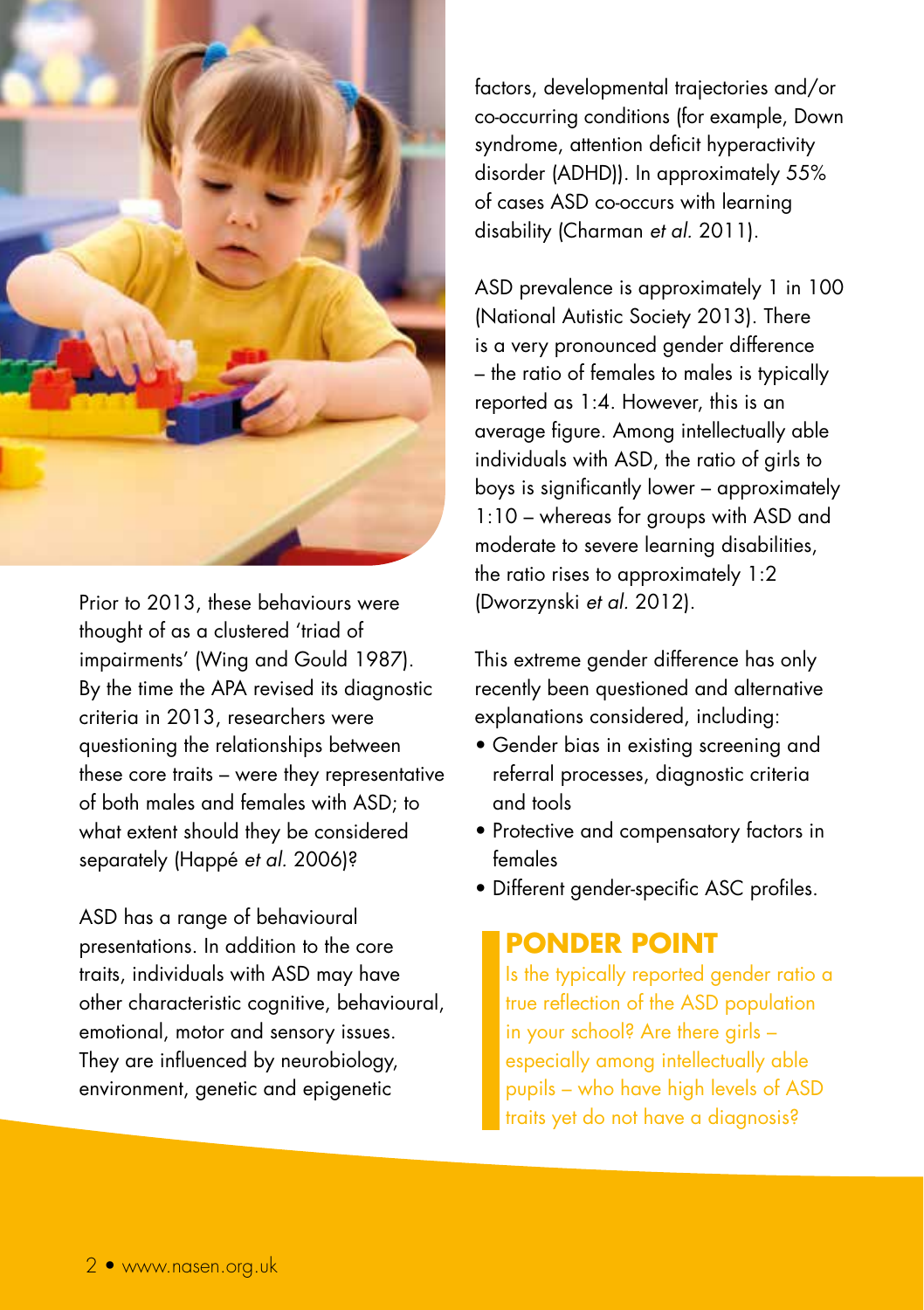*'Because our diagnostic systems and stereotypes of ASD are based on males, we just don't know how many girls with very high autistic traits are out there, unrecognised. We need to know, and we need to know if they are suffering in*  Francesca Happé, Professor of Cognitive Neuroscience and Director of the MRC Social, Genetic and Developmental Psychiatry Centre at the Institute of Neuroscience, King's College London

## **Girls under the radar**

In 1944, Hans Asperger (trs. Frith 1991) wrote that the 'contact disturbances' experienced by the girls in his group were 'reminiscent of autism' without showing the 'fully formed' autism seen in the boys. Similarly, today an ASC explanation for autism-like difficulties in girls is often discounted because their behaviour conflicts with the stereotype of ASC core characteristics and associated features.

### 'She is too sociable'

Intellectually able girls and women with ASC have better social integration skills than boys and men with these traits. Despite social-communication difficulties similar to or at higher levels than males, females with ASC are more inclined towards sociability, emotionality and friendship. However, in contrast to the

intuitive socio-emotional understanding of their neurotypical (ie typically developing) peers, they appear to construct social connections based on analytical thinking (for example, systematisation). In every social situation, instead of socialising with little effort, they struggle to conform and to generate acceptable responses and behaviours. Their strategies may include



rote-learning conversational phrases, imitating social behaviours (for example, from TV soap operas), following social scripts, and 'masking' or 'camouflaging' their innate ASC behaviours.

Lai and colleagues (2015) observe that in comparison with males with ASC, women and girls on the autism spectrum show: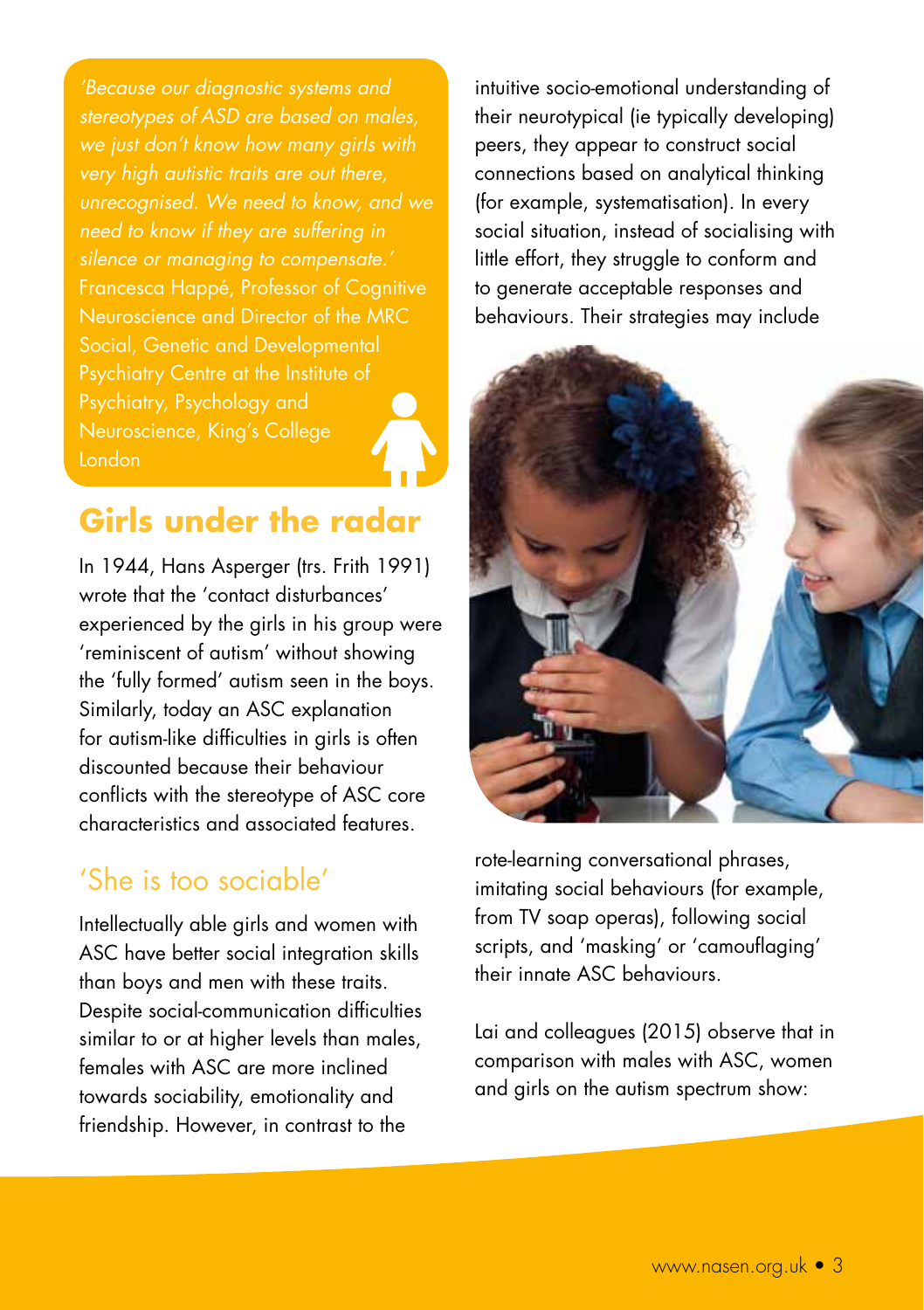*…better expressive behaviors (reciprocal conversation, sharing interests, integrating verbal/nonverbal behavior, imagination, adjusting behavior by situation)… different manifestations of friendship problems (better initiation but problematic maintenance, overlooked rather than rejected by peers, better self-perceived and parent-reported friendship)…*

All young people, whether or not they have ASC, experience gender-related differences in upbringing (for example, role models, expectations, socialisation) within and outside the family. From a young age, they are given genderassociated cues and experiences (Cheslack-Postava and Jordan-Young 2012). With their daughters, mothers show increased sensitivity, more frequent interactive styles, and more social behaviours (such as eye contact, vocal response to questions) than with their sons. This gender differentiation may have an impact on gender-associated differences in ASC. Siller and Sigman (2002) observed:

*…among children with autism, levels of synchronization between caregiver interactions and child's focus of attention during play were associated with gains in joint attention and language up to 16 years later.*

#### 'Autism without learning disabilities in girls is very rare'

Key factors make it more difficult for clinicians to recognise ASC in girls. These include expectations (the accepted

1:4 girls:boys ratio), and the criteria, derived from observing autistic males, that are currently used to identify ASC. Appropriate diagnosis, therefore, relies on very experienced clinicians who are 'able to see and think beyond the lists of criteria in the various classification systems currently available' (Gould and Ashton-Smith 2012). As Dworzynski and colleagues (2012) note:

*Even gold-standard diagnostic instruments rely on the clinician to judge whether observed or reported behaviors are different in quality or quantity/ intensity from those expected in typical development or relative to the child's developmental level. As such, gender biases in diagnostic criteria, instruments, or processes may be difficult to uncover.*

#### 'She has the same interests as her friends'

The special interest topics of girls with ASC may seem to differ less from those of neurotypical girls than do those of boys with ASC from neurotypical peers. A clinician who hears a child talk on and on about electricity pylons or trains may think of ASC, but hearing about a boy band or horses may not ring alarm bells. Girls' interests, for example, may have a more nurturing and social focus (such as working with animals, compiling celebrity facts or exhaustive photo albums); boys are more likely to focus on technical hobbies and facts. For both, there is a tendency to objectify, collect and systematise. Gould and Ashton-Smith (2012) write: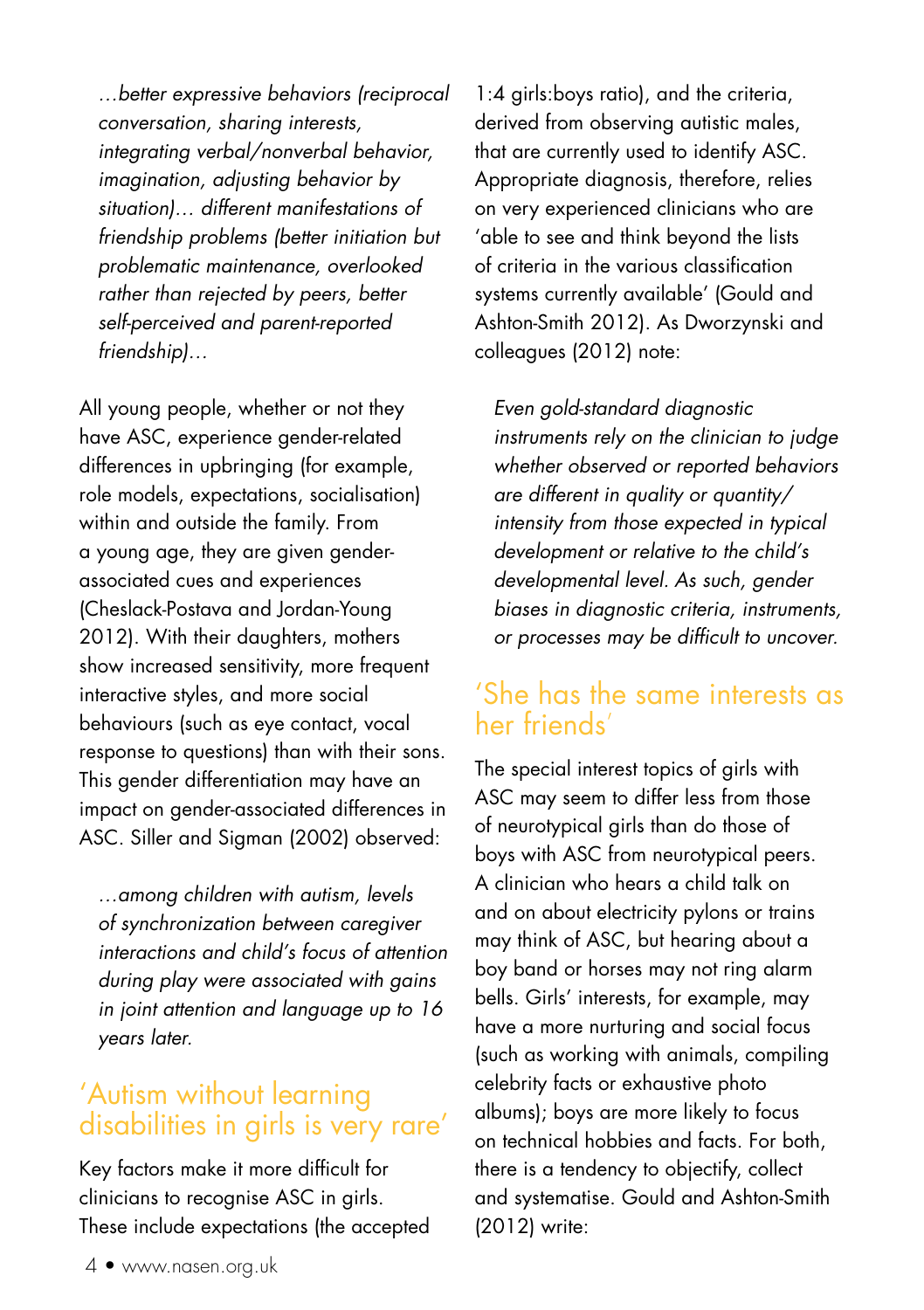*It is not the special interests that differentiate them from their peers, but the quality and intensity of these interests and the length of time spent on these… So, careful questioning on interests and routines is important…*

### 'She does not have repetitive behaviours'

Women with ASC present in wide-ranging and subtle ways and have been observed to have fewer repetitive, ritualistic behaviours (for example, abnormal posture and gait, hand flapping, tremor, dystonic posturing of hands, fingers, etc) than boys and men with ASC.

*'There is a real issue of inequality in autism research; many studies explicitly expect low numbers), so we continue to base our knowledge of autism on findings from men and boys.'* Francesca Happé, Professor of Cognitive Neuroscience and Director of the MRC Psychiatry Centre at the Institute of Neuroscience, King's College London

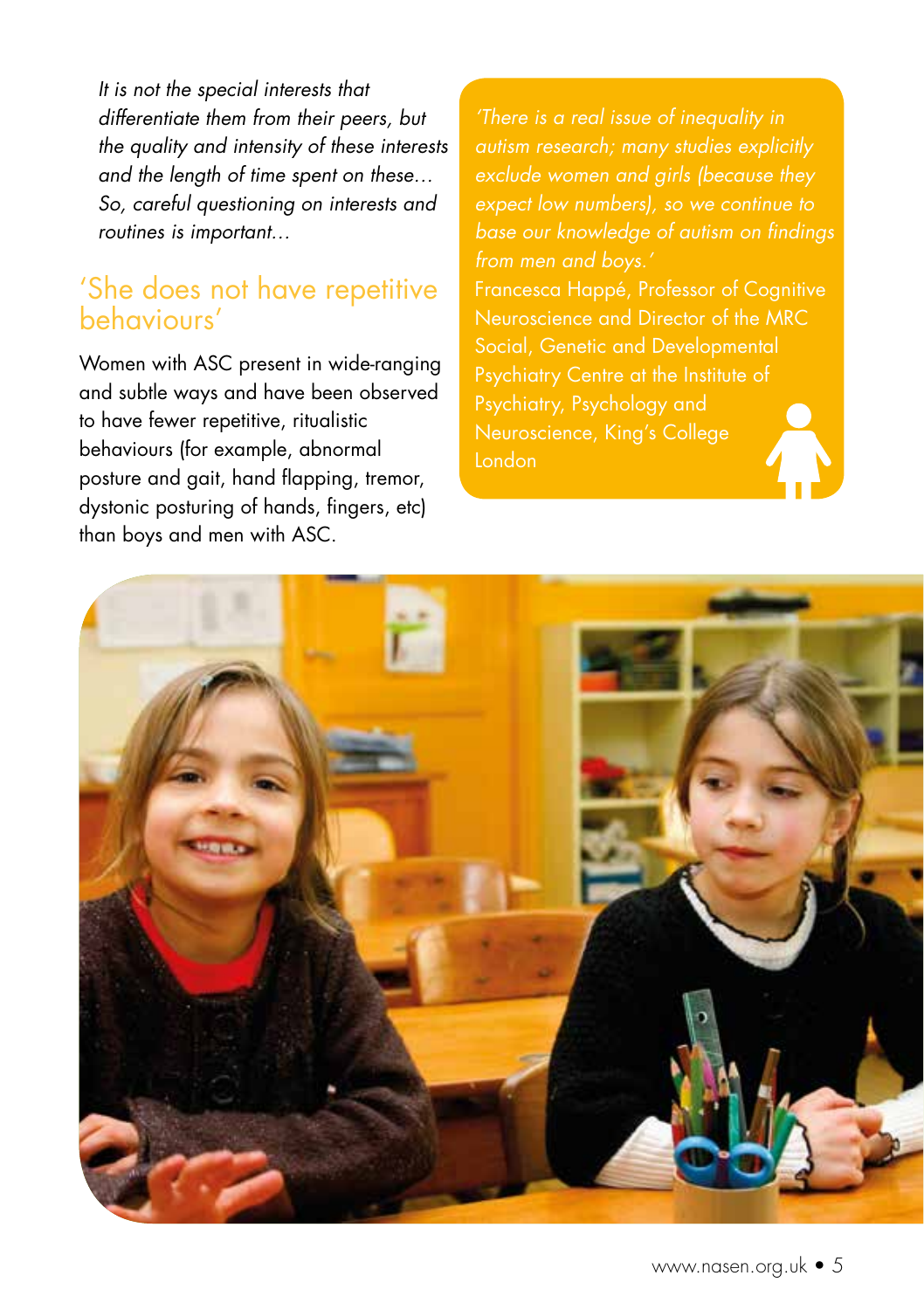#### **Case study: Charlotte**

*Felicity Sedgewick, PhD student, Centre for Research in Autism and Education, University College London (see also Sedgewick* et al. *2015)*

Charlotte (not her real name) is a quiet, well-behaved 14-year-old girl in a mainstream school. She has some teaching assistant support for dyslexia, but is in the middle sets for all her subjects. She has a tendency to sit at the back of class, almost never puts her hand up or answers questions, and has a best friend. This is not a particularly unusual profile, and in many ways Charlotte would not stand out.

However, Charlotte has a diagnosis of autism, and many of these behaviours are masking the more significant underlying issues she is facing.

Sitting at the back of class allows her to observe her peers and plan her reactions according to what she sees other people doing, as she struggles to work out appropriate social behaviours on her own – she will always be the last to laugh at a joke, as she waits until she is sure that everyone else is laughing. Her good

behaviour stems from an over-reliance on rules and a literal interpretation of instructions. Her reluctance to answer questions comes from her strong perfectionism, as she does not want to attempt something she might get wrong, and even if she does know the answer, she feels too shy to open herself up to attention from her peers. Her best friend has significant learning support needs and is developmentally younger than Charlotte, and so puts her under fewer social demands than the other girls in her class. It is common for children with ASC to make friends with older or younger people who are either more understanding or less demanding than same-age peers.

Altogether, Charlotte feels as though she is struggling at school – she feels isolated, and she is permanently anxious about the quality of her work. Despite this, she is expected to achieve good results and go to university – she just needs more support to access the social world of her peers, to develop the self-confidence to approach the challenges of school life, and to not be missed through her lack of challenging behaviours. She may be quiet, but she is not automatically 'ok'.

# **Diagnostically overshadowed – girls and ASC**

There are likely to be many girls with ASC in schools whose needs are not identified

or understood. Girls with significant ASC experience more barriers to diagnosis than boys with similar levels of impairment. Researchers have found higher levels of misdiagnosis, delayed diagnosis, difficulty in accessing diagnosis, and lack of diagnosis for girls and their families.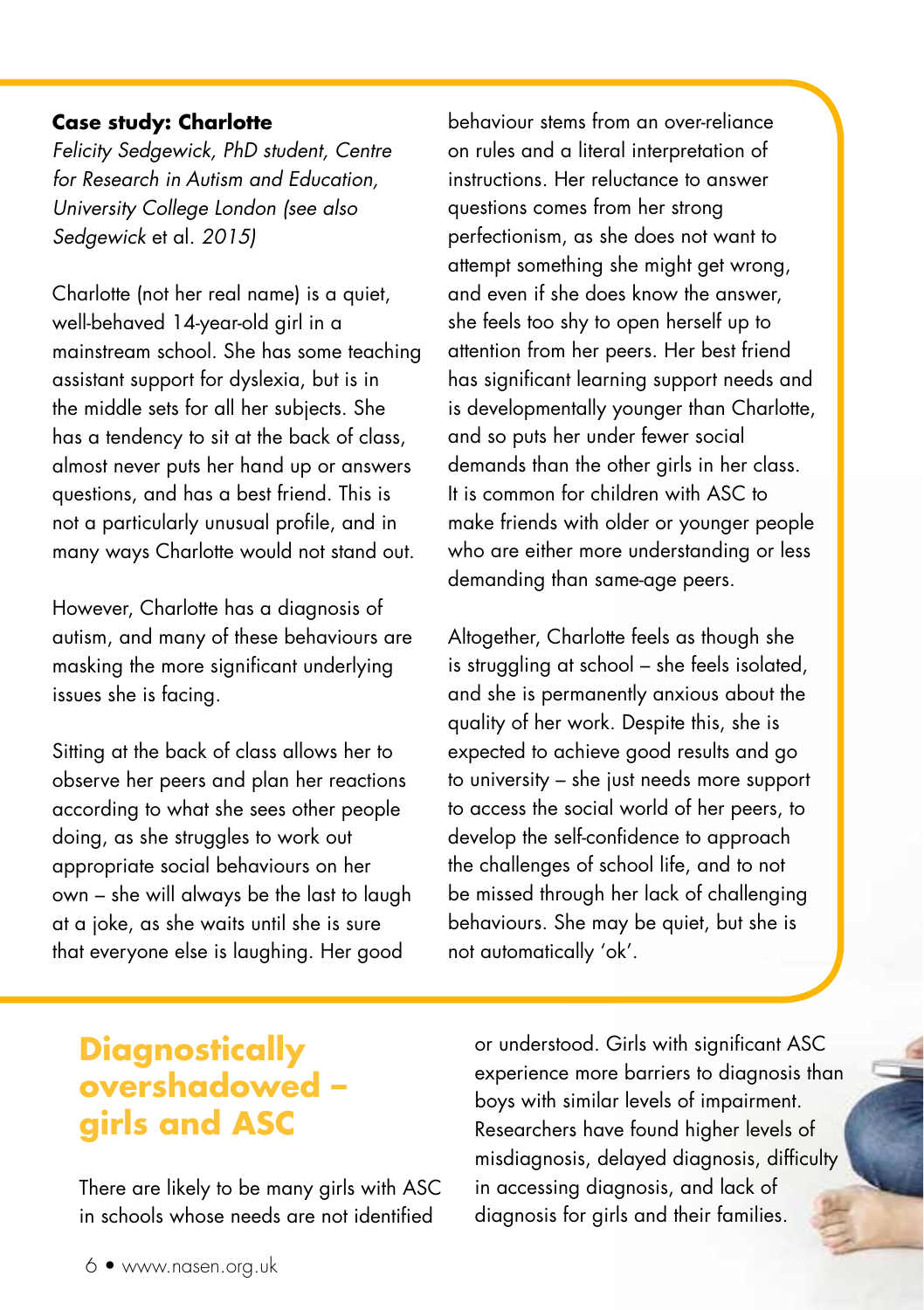### Diagnostic overshadowing/ misdiagnosis

Knowledge about the ASC profile of girls and women is very limited. Their underlying ASC may be overshadowed by coexisting conditions (for example, ADHD) and/or secondary symptoms such as mental health disorders (eating, anxiety, obsessive-compulsive, conduct, paranoia, depressive, personality or sleep disorders). This can result in referral to non-ASC services that may miss the root cause of ASC-associated difficulties. Misdiagnosis can lead to inappropriate treatment and management of the problem, and to continuing negative life impacts and bleak outcomes.

# Delayed diagnosis

Many intellectually able women with ASC have received late diagnosis. As a result, they have recalled, prior to diagnosis, a lack of support and compassion from others, psychological confusion and distress due to their unexplained differences, and exclusion and victimisation by peers and teaching staff.

# Lack of diagnosis

Many girls are never referred for diagnosis, as their ASC traits – ameliorated by masking and unrecognised due to male stereotyped expectations – go unacknowledged (Dworzynski *et al.* 2012).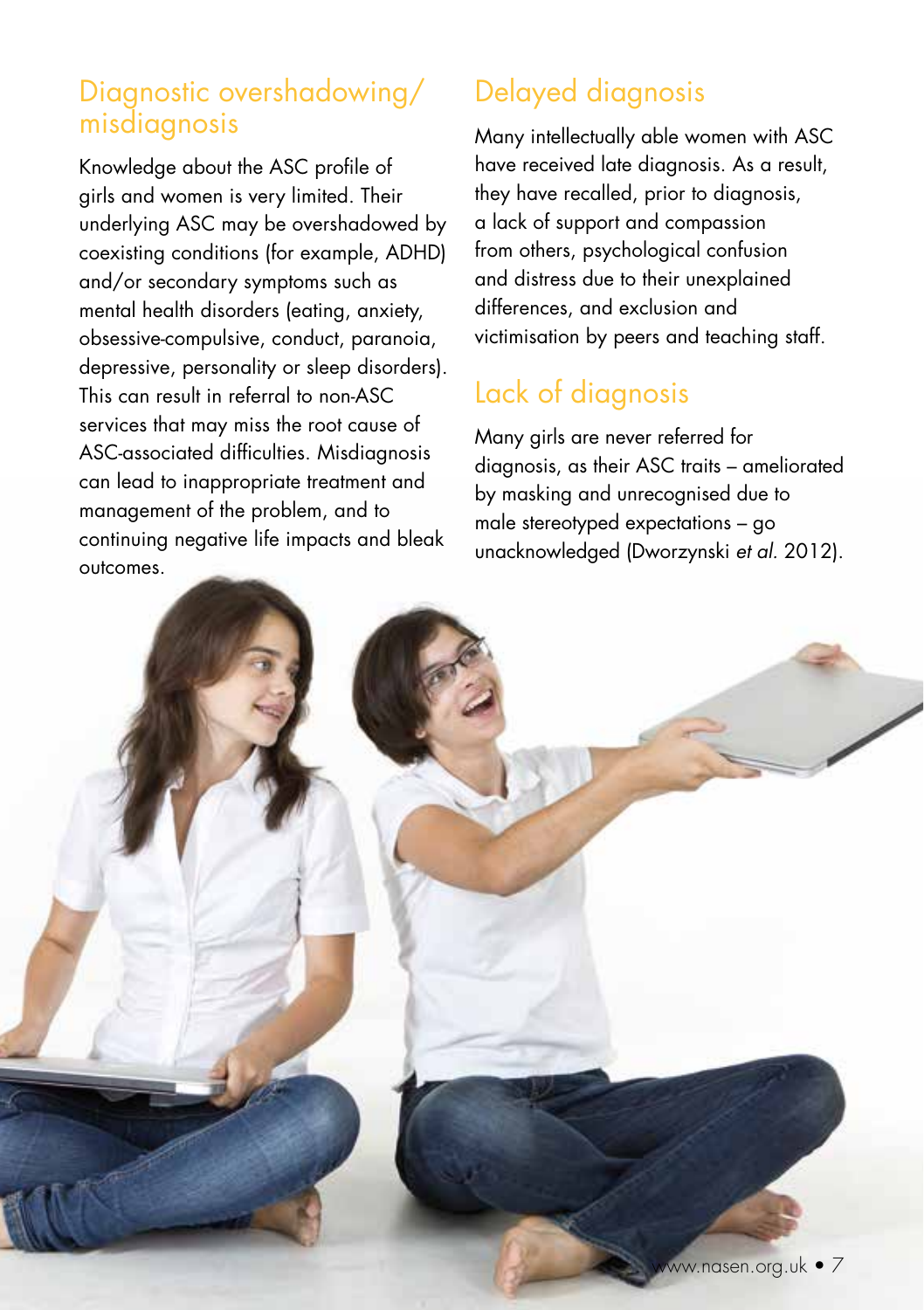

Research in both the UK and USA shows that girls are significantly less likely to be diagnosed with ASC than male peers with similar levels of ASC traits (Baldwin and Costley 2015; Cheslack-Postava and Jordan-Young 2012).

#### **PONDER POINT**

How can we adjust our systems to ensure we identify and reflect on unexplained clusters of symptoms/ behaviours in girls – including insights from the young person and their family?

Girls with ASC need to receive early diagnosis and access to specific education, social, health and community services. Schools' good knowledge of ASC indicators in girls and vigilance in identifying these pupils not only lead to earlier referral but earlier action. Schools need not wait for a diagnosis. If ASC is suspected, teachers and SENCOs can adopt evidence-based learning, social and environmental support strategies.

*'Many SENCOs believe the one girl to four boys scenario for ASD; they do not think past that. We have an undiagnosed*  Professor Barry Carpenter CBE, Chair, **ASC and Girls Forum** 

*'A diagnosis is the starting point for girls and women to accept, understand, acknowledge and celebrate their individual portfolio of characteristics.'* Sharonne Horlock, SENCO, Impington Village College, **Cambridgeshire**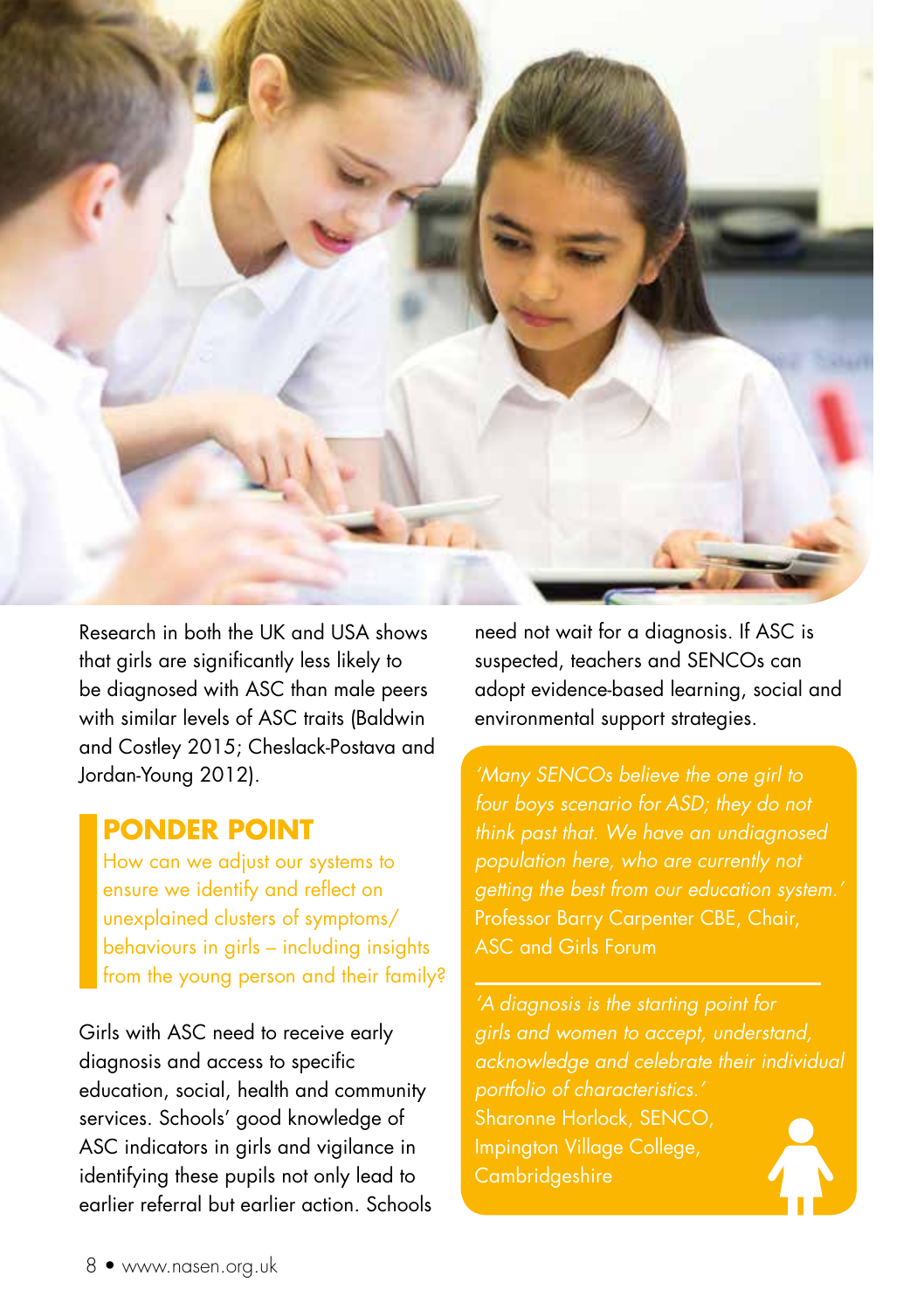#### **Raising girls with ASC and why it is different**

*Carrie Grant, mother of three girls with ASC, singer, vocal coach and TV presenter*

Like most parents with girls on the spectrum, particularly the high functioning end, we've had the usual comments, 'Are you sure she is autistic? She makes eye contact?' and 'But she seems normal.'

What my airls carry is an overwhelming level of unseen anxiety. Their daily minefield of worries takes up a large portion of their headspace, and the concentration required to keep everything hidden takes up anything that is left! With all capacity used up, they are prevented from listening properly or learning effectively.

What can you do to help to lower this anxiety? Recognising it goes a long way! Becoming aware of the things that heighten anxiety like homework or the threat of detention. Autistic girls hate getting it wrong – they want to be seen as smart and popular.

My teenager wears make-up, has her skirt rolled over and is obsessed with social media, just like her friends… except that often she does not understand the nuances of teenage

girls' conversation. Boys can trade information, swap opinions, but girls talk about feelings, finish each other's sentences and seem to have unwritten rules about how to fit in.

What you can do to help these amazing (but often hidden) girls is to look beyond the exterior and understand that they are often feeling like isolated misfits who will never be like the other airls around them.

Boys with ASC possibly feel the same unless they go down the emo/geek route, which is often also a girl route – more isolated, more lonely.

A friend, and mother of a boy with ASC, describes her son as desperate to be sociable, a truth-seeker with a fearless sense of justice, superperceptive about people but lacking conversational understanding. He and my daughter share similar challenges – the acute, sky-high anxiety with circular impacts on sleep, explosive outbursts and meltdowns. My friend's son manages his comprehension difficulties and others' code-speak, jokes and lack of logic through compulsive cross-checking and questioning. The consequences of his need to visualise, understand and predict unfamiliar situations minutely are extreme tiredness, anxiety and depression.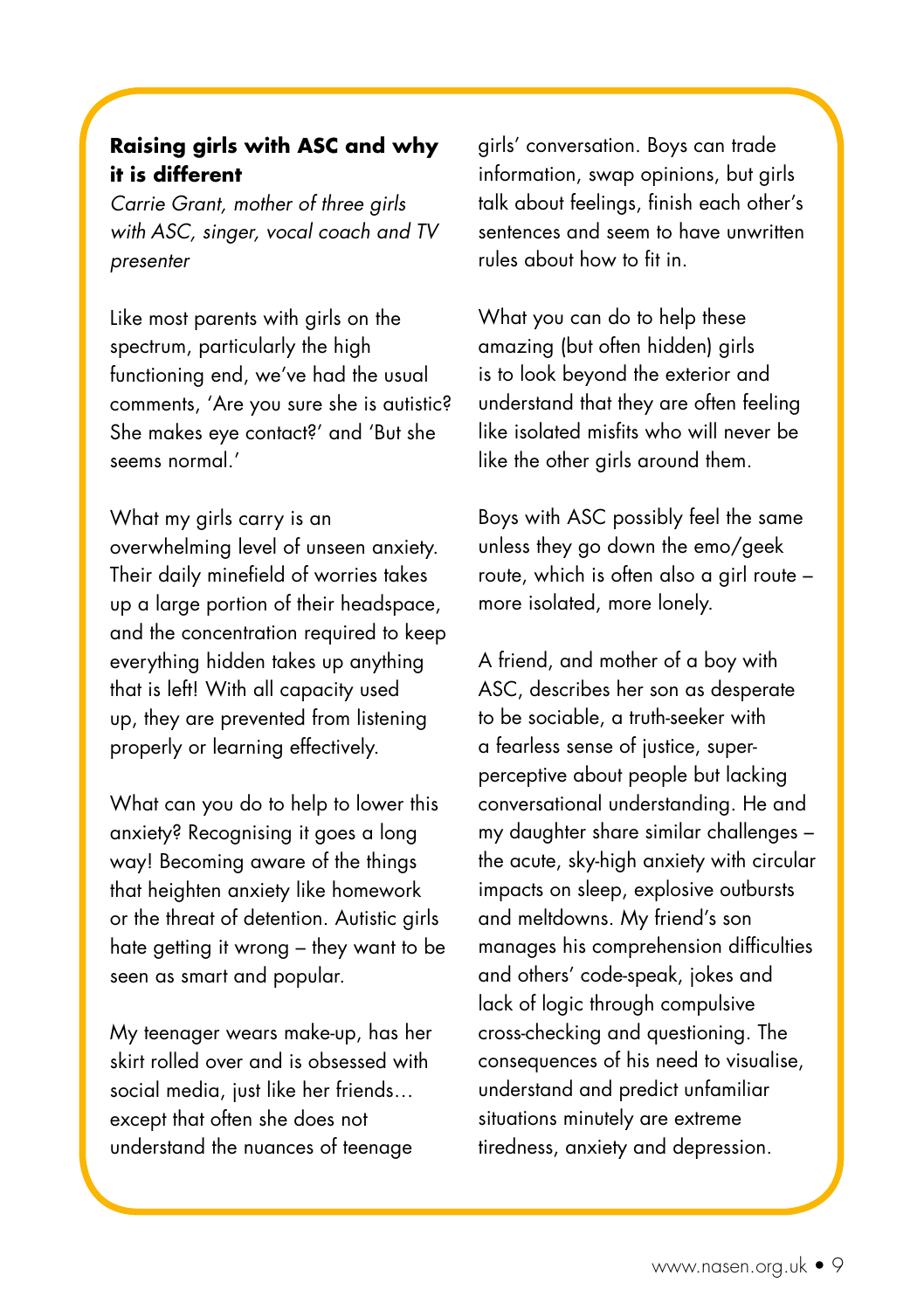# **Girls, ASC and emotional well-being**

The social impairments, isolation and social exclusion of girls and women with ASC are most likely to fall 'under the radar' in schools and workplaces. At school, girls with ASC are more likely to receive targeted support for learning and behavioural needs than for improving social skills and building friendships.

There is researcher debate about whether mental health stands out as a significantly gender-associated risk for girls and women with ASC. As well as anxiety, some researchers have found that intellectually able girls and women with ASC have significantly more thought and attention problems than their male

counterparts, higher average fear scores, and a tendency towards self-deprecation, withdrawal, atypical depression and self-harm. Baldwin and Costley (2015) reported high levels of mental health problems among Australian women with ASC, noting:

*…it appears that many women with ASD either do not or cannot access satisfactory professional support to help them regulate or improve their mental health and wellbeing…point[ing] to the need for specialised counselling, psychology and social support services...* 

*'There is a pervasive lack of recognition and understanding of the often subtle behaviours which relate to ASC, particularly for girls. Girls can become increasingly unwilling to attend school, work collaboratively. Their actions are who are exhausted from maintaining a social pretence may choose to exclude themselves through school refusal or truancy or may be excluded formally due to misunderstood behaviour issues.'*  Sharonne Horlock, SENCO, Impington Village College, **Cambridgeshire** 

### **PONDER POINT**

If girls diagnosed with ASC have social understanding issues, additional difficulties and behaviour problems, what impact might this have on school exclusion for undiagnosed girls?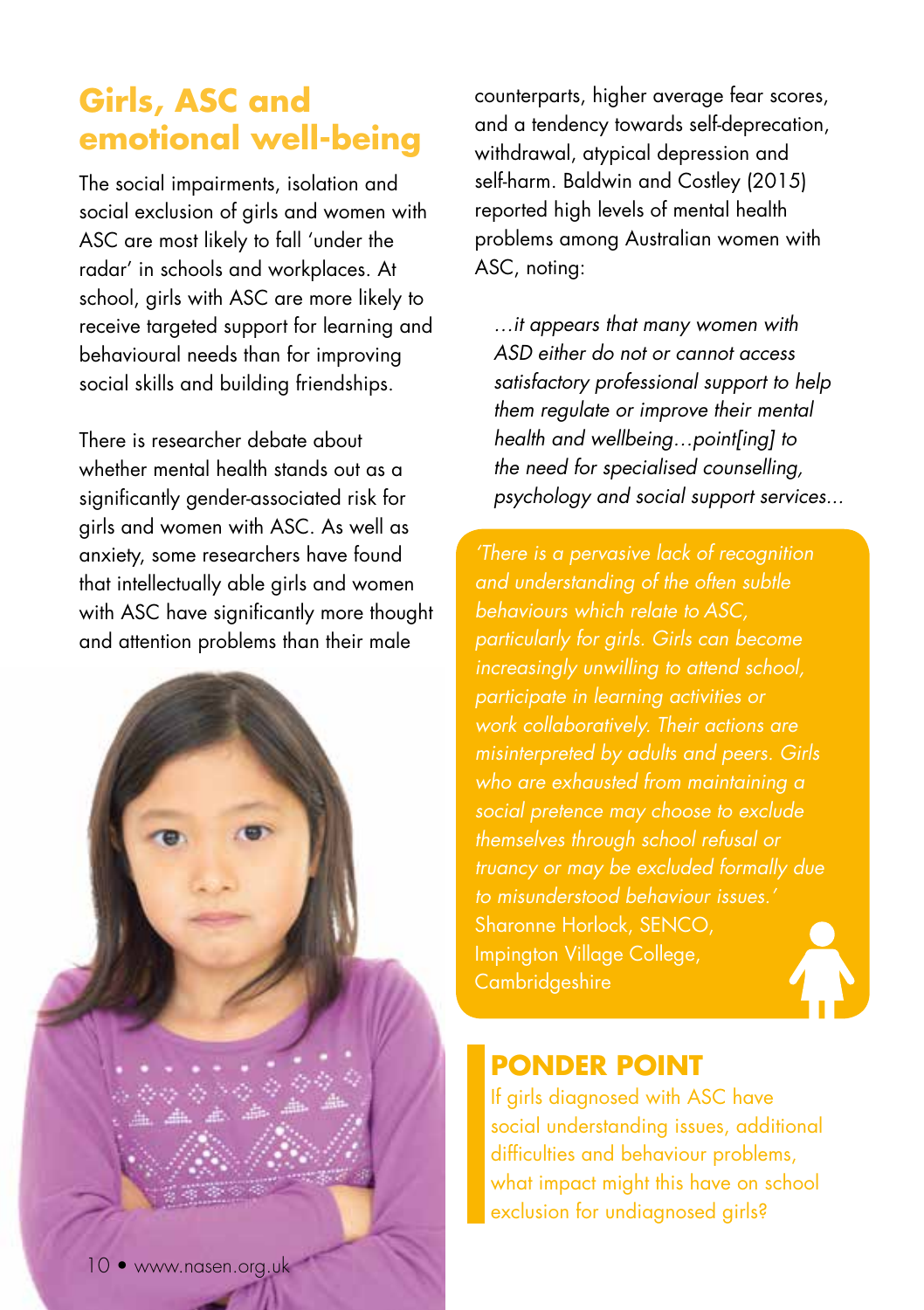#### **How ASC girls socialise with mainstream peers**

*Felicity Sedgewick, PhD student, Centre for Research in Autism and Education, University College London*

Girls with ASC can have social behaviours and friendships that look very different to both those of autistic boys and non-autistic girls. For example, girls may mimic the behaviours, interests and even speech patterns of people they are friends with in an attempt to fit in and to be accepted. They may also memorise information about their friends' interests, or learn 'scripts' so that they can talk to new people.

Girls with ASC may become fixated on one person in particular, and focus on making that person their best – and only – friend. This can be very intense for both people and can sometimes lead to a falling-out. Girls with ASC find recognising and managing conflict much more difficult than non-autistic girls do, impacting on their ability to repair and maintain friendships. Alternatively, some girls will form many casual friendships, but not stick to one group, and have no close friends with whom they spend most of their time.

It can be difficult for staff to support the social lives of ASC students

alongside their studies, but it is a crucial aspect of school life and personal development.

Girls with ASC may take literally whatever is said to them, leaving them vulnerable to being manipulated; their less developed social awareness can leave them open to gossip and exclusion. It is important for school staff to notice these behaviours and to intervene or explain.

Girls who have just one or two very intense friendships may need help widening their circle and understanding why this matters. Explaining that most people have several friends so that no single person gets overloaded or bored, and helping them find other young people with shared interests, can be a good form of support.

Girls who appear to be friendly with almost everyone, but who have no close friends, may need support in spending more time with peers. However, they may be happy with their less demanding, casual friendships.

The best course of action is to let each girl choose what sorts of friendships she prefers and to try to help her make and keep the friends she wants to have.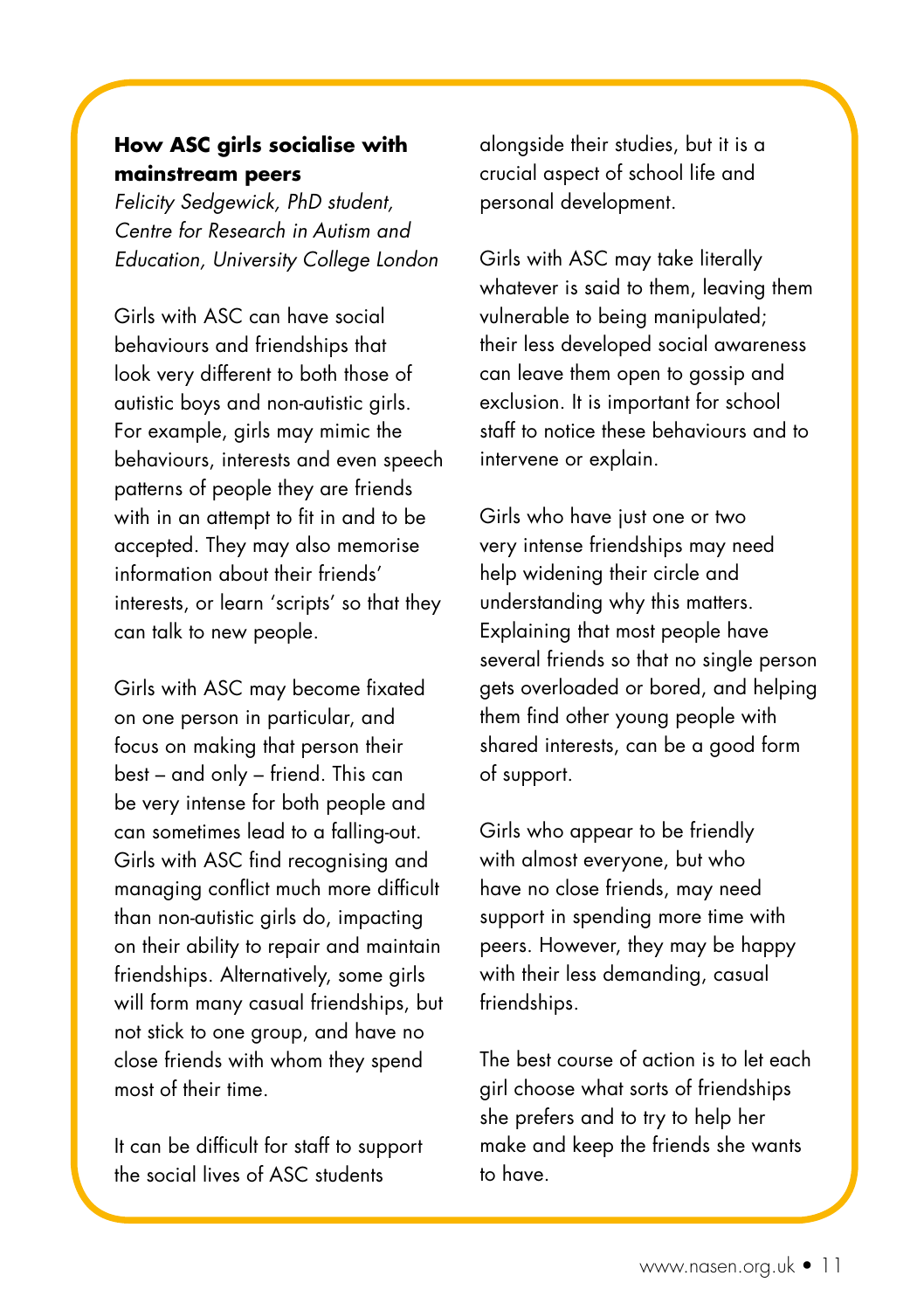# **Supporting learning for girls with ASC**

Among intellectually able adolescents with autism spectrum conditions there is some evidence that girls and boys have different learning profiles. Specific cognitive skills may vary by gender. For example, while boys are likely to show superior attention to detail, visuo-spatial skills, and inhibitory control,

girls have higher skills in information processing, multiple conceptual tracking, divided attention and cognitive flexibility (Rubenstein *et al.* 2015).

Below, Sarah Wild, Headteacher at Limpsfield Grange School for girls with autism, Surrey, shares key advice for supporting the learning of girls with ASC in schools.

| Key advice for mainstream class teachers/<br>teaching assistants (TAs)                                                                                                                                                                                                                                                                                                                                                                                                                                                                                                                                                                                                                                                                                                                                                                                                                                                                                          | <b>Key advice for senior leaders</b>                                                                                                                                                                                                                                                                                                                                                                                                                                                                                                                                                                                                                                                                                                                                                                  |
|-----------------------------------------------------------------------------------------------------------------------------------------------------------------------------------------------------------------------------------------------------------------------------------------------------------------------------------------------------------------------------------------------------------------------------------------------------------------------------------------------------------------------------------------------------------------------------------------------------------------------------------------------------------------------------------------------------------------------------------------------------------------------------------------------------------------------------------------------------------------------------------------------------------------------------------------------------------------|-------------------------------------------------------------------------------------------------------------------------------------------------------------------------------------------------------------------------------------------------------------------------------------------------------------------------------------------------------------------------------------------------------------------------------------------------------------------------------------------------------------------------------------------------------------------------------------------------------------------------------------------------------------------------------------------------------------------------------------------------------------------------------------------------------|
| <b>LEARNING</b><br>Possible characteristics of girls with ASC - how<br>you can support them<br>· Difficulties with abstract concepts and auditory<br>processing - make learning concrete, contextual<br>and visual<br>· Likes routine, dislikes change - structure all<br>transitions (for example, in and between<br>lessons, after school holidays)<br>. Quiet, shy, awkward, compliant, passive -<br>praise and reward (if they can accept this)<br>. Not asking for help, or being avoidant, to mask<br>difficulty - check understanding often<br>• Explosive outbursts or meltdowns - understand<br>and address fears, triggers and sensory overload<br>• Perfectionist - build flexibility in making<br>mistakes and re-drafting work<br>. Very determined and likes to be in control -<br>offer guided choice<br>• Fine motor or sensory difficulties - make<br>reasonable adjustments; for example, allowing<br>touch typing instead of writing by hand | USING SCHOOL SYSTEMS, BUILD WHOLE-<br><b>SCHOOL ASC KNOWLEDGE, SKILLS AND</b><br><b>COMPETENCY IN</b><br>• Creating an 'enabling' school environment<br>. Understanding the presentation of girls with<br>ASC, their strengths and special interests<br>• Analysing and supporting behaviours<br>. Understanding the impact of impairments (for<br>example, social imitation causing exhaustion<br>during the day)<br>• Identifying rising anxiety or mental health<br>issues<br>. Working with families to generalise girls' social<br>understanding across different environments<br><b>SPECIFICITY: GIRL-ORIENTED PROGRAMMES</b><br><b>Girls with ASC may need:</b><br>. To build their own age-appropriate<br>understanding of ASC, sensory sensitivities and<br>anxieties and how to manage them |
|                                                                                                                                                                                                                                                                                                                                                                                                                                                                                                                                                                                                                                                                                                                                                                                                                                                                                                                                                                 |                                                                                                                                                                                                                                                                                                                                                                                                                                                                                                                                                                                                                                                                                                                                                                                                       |

#### **'We are different from the boys.' (Limpsfield Grange girls with ASC)**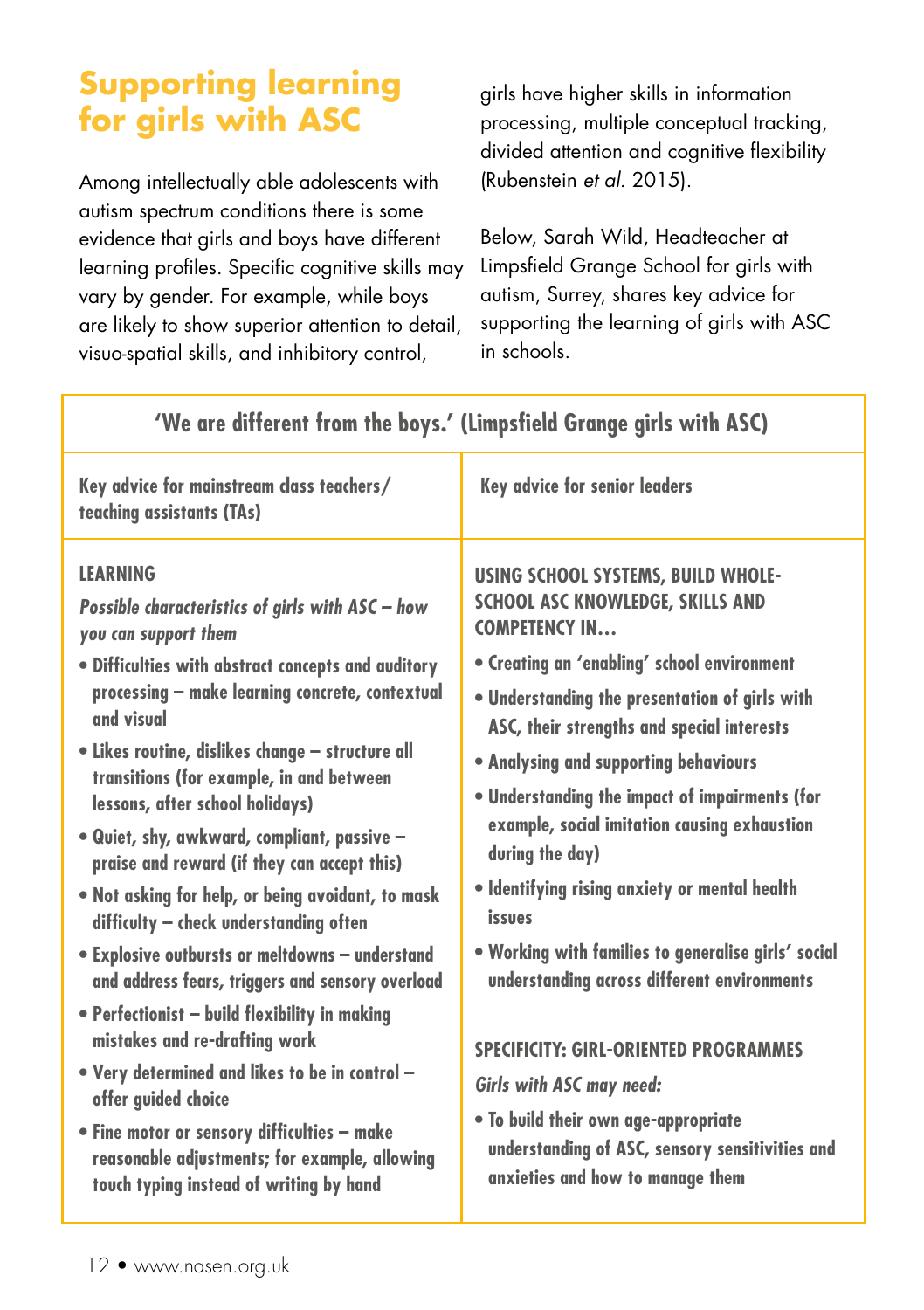**• Enjoys reading, has a good imagination, etc – incorporate their special interests into learning**

#### **SOCIAL**

**Girls with ASC may…**

- **Mirror behaviour**
- **Affect different personalities and may not have a strong sense of identity**
- **Be socially immature and vulnerable**
- **Try to impose scripted, controlling play on peers**

#### **How you can support them…**

- **Select a partner(s) to model behaviours**
- **Use video, role play, social scripts to show how to respond appropriately**
- **Provide structured activities for social time**
- **Encourage and model reciprocity**

#### **EMOTIONAL**

**Girls with ASC may…**

- **Need to feel that someone 'gets' them**
- **Camouflage emotions or mask symptoms at school**
- **Be exhausted from the pressure of constant social imitation/mirroring**
- **Experience anxiety more intensely than others**
- **Shut down or cry over small things due to sensory/emotional overload**
- **Hate injustice**

#### **How you can support them…**

- **Use social stories and factual evidence to explain fears**
- **Where appropriate, confirm that their reaction or feeling is 'normal'**
- **Tell them it will be ok**
- **Extra-curricular provision and resources to match ASC special interests**
- **A social language programme to navigate social rules, with peer mentoring schemes for friendship and bullying issues**
- **Personal, social health and economic education specificity to facilitate:**
	- **o sex and relationship education: adolescence is unpredictable; bodily changes heighten anxiety due to perceived lack of control**
	- **o independence to reduce vulnerability**
	- **o privacy awareness, personal space and touching rules**
	- **o permission to say 'No': self-advocacy**
	- **o awareness of e-safety and grooming: girls with ASC are more vulnerable to complying with a demand and more likely to respond to communication**
	- **o self-image, self-esteem, assertiveness and confidence**
	- **o gender identity**
	- **o emotional well-being and mental health**
	- **o developing vocational interests and leisure activities**
- **Careers information, advice and guidance specificity: girls who are systematisers may prefer male-dominated occupations, where the need to follow rules is high. Girls may need to:**
	- **o see the big picture of career pathway options**
	- **o celebrate the right to choose their own path, despite 'female' cultural influences**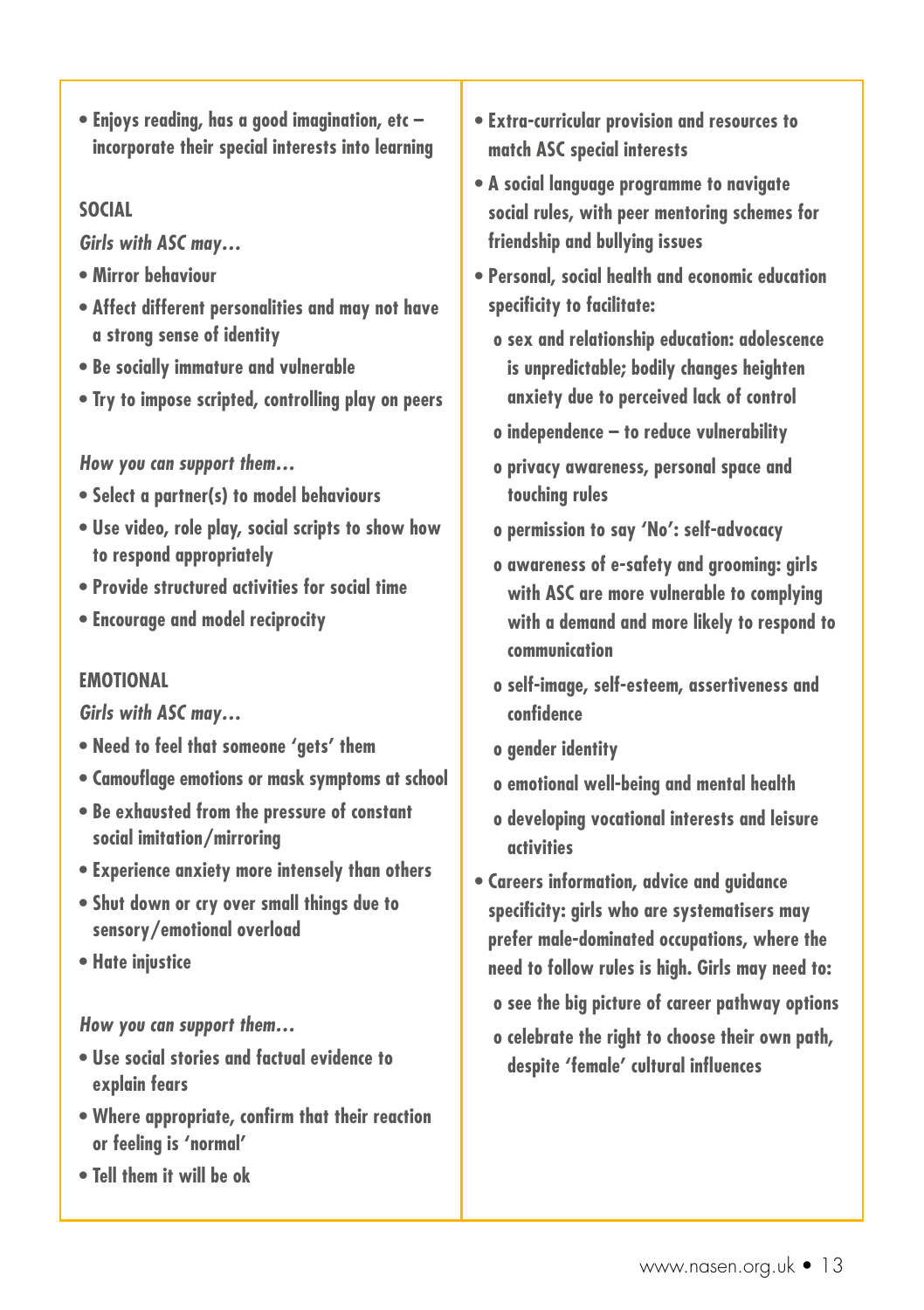

# **ASC and girls – the future**

These are early days in identifying gender-related ASC differences for girls and women, and therefore while new pathways of inquiry have opened up, evidence is currently sparse, fragmented and inconclusive. As professionals and researchers working together with girls and young women with ASC, we need to work towards clarity and consensus.

Girls and women with ASC need to be recognised, enabled and effectively equipped so they can make the life choices they choose and benefit from them. It is their human right.

Much knowledge of the ASC experiences of women and girls to date is autobiographical and anecdotal. As diagnosed females have been assessed as having ASC using recognised autistic male-derived diagnostic criteria for ASC,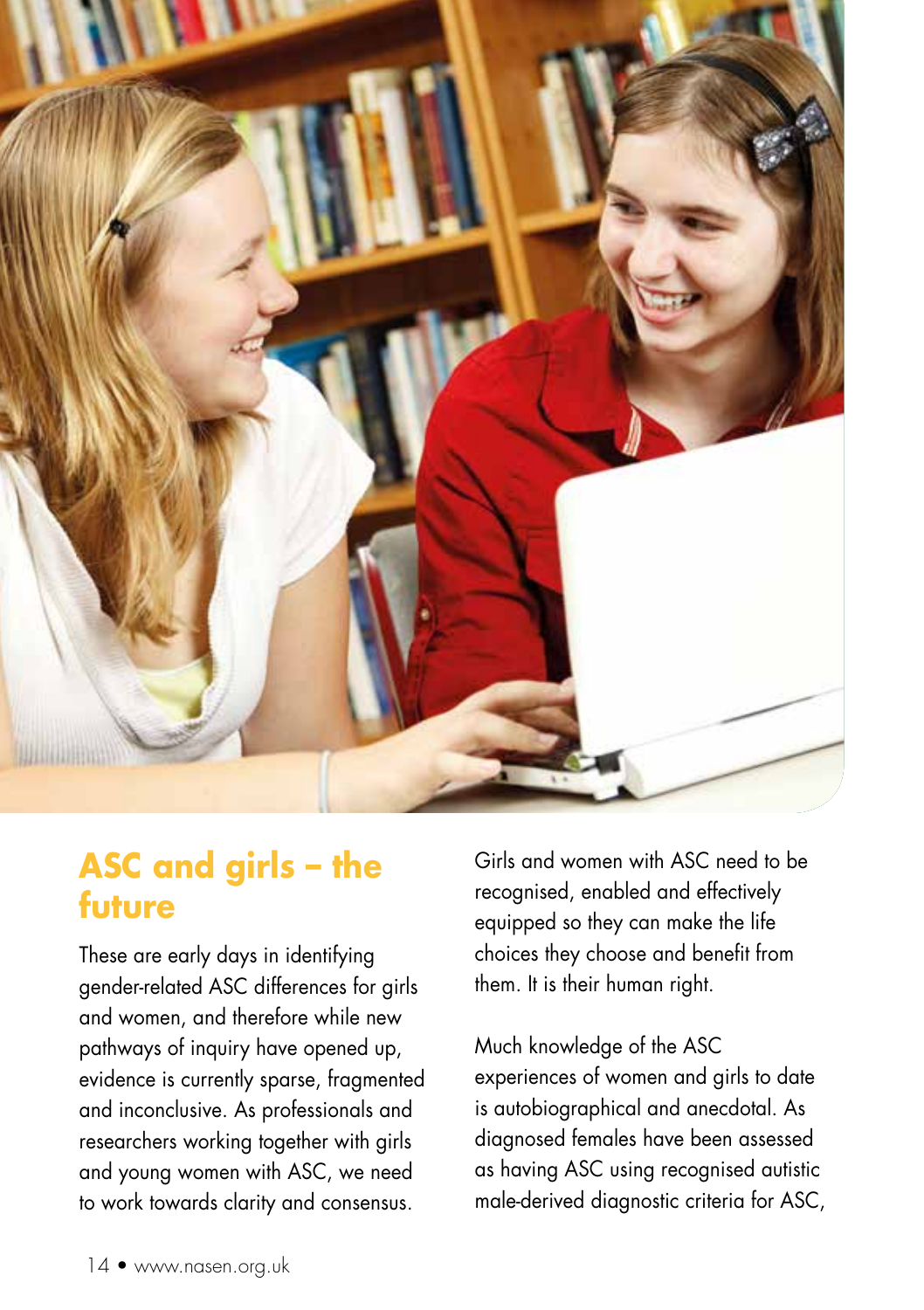their characteristics and experiences fit closely with this profile. Going forward, it is important to compare how males and females with autism differ respectively from neurotypical males and females, as well as from their same-gendered peers with ASC. This may reveal that girls and women have a different set of atypical features from boys and men.

New knowledge about gender differences in relation to types, ranges, severity and development of ASC characteristics in girls and women is important both educationally and clinically. It will highlight priorities and generate more valid and effective interventions for girls and women with ASC, and enable a more fulfilling future. Intellectually able females with ASC are often well qualified, motivated and ambitious. They have valuable skills needed in the labour market. However, many are unemployed, under-employed or over-educated for the jobs they do. This can be changed with evidence-based workplace adjustments and accommodations that will enable women with ASC to contribute their potential.

*'Our challenge in schools is to evolve a curriculum and pedagogy which are responsive to our new understanding of girls with ASC and their specific needs. This will involve a process of inquiry, to investigate and explore, for and with the girls, how best their needs can be met.'*

Professor Barry Carpenter CBE, Chair, ASC and Girls Forum



# **Further information**

The girls of Limpsfield Grange School have shared what it means to be a girl with ASC:

- 'Limpsfield Grange Girls with Autism' (YouTube): www.youtube.com/ watch?v=oZhZ0k1lyF8
- The students of Limpsfield Grange and Vicky Martin (2015) *M is for Autism.* London: Jessica Kingsley.

The information within this booklet draws substantially on the following publications which, to preserve accessibility of style, are not extensively referenced within the text:

Baldwin, S. and Costley, D. (2015) 'The experiences and needs of female adults with high-functioning autism spectrum disorder.' *Autism*, June 25. pii: 1362361315590805. [Epub ahead of print]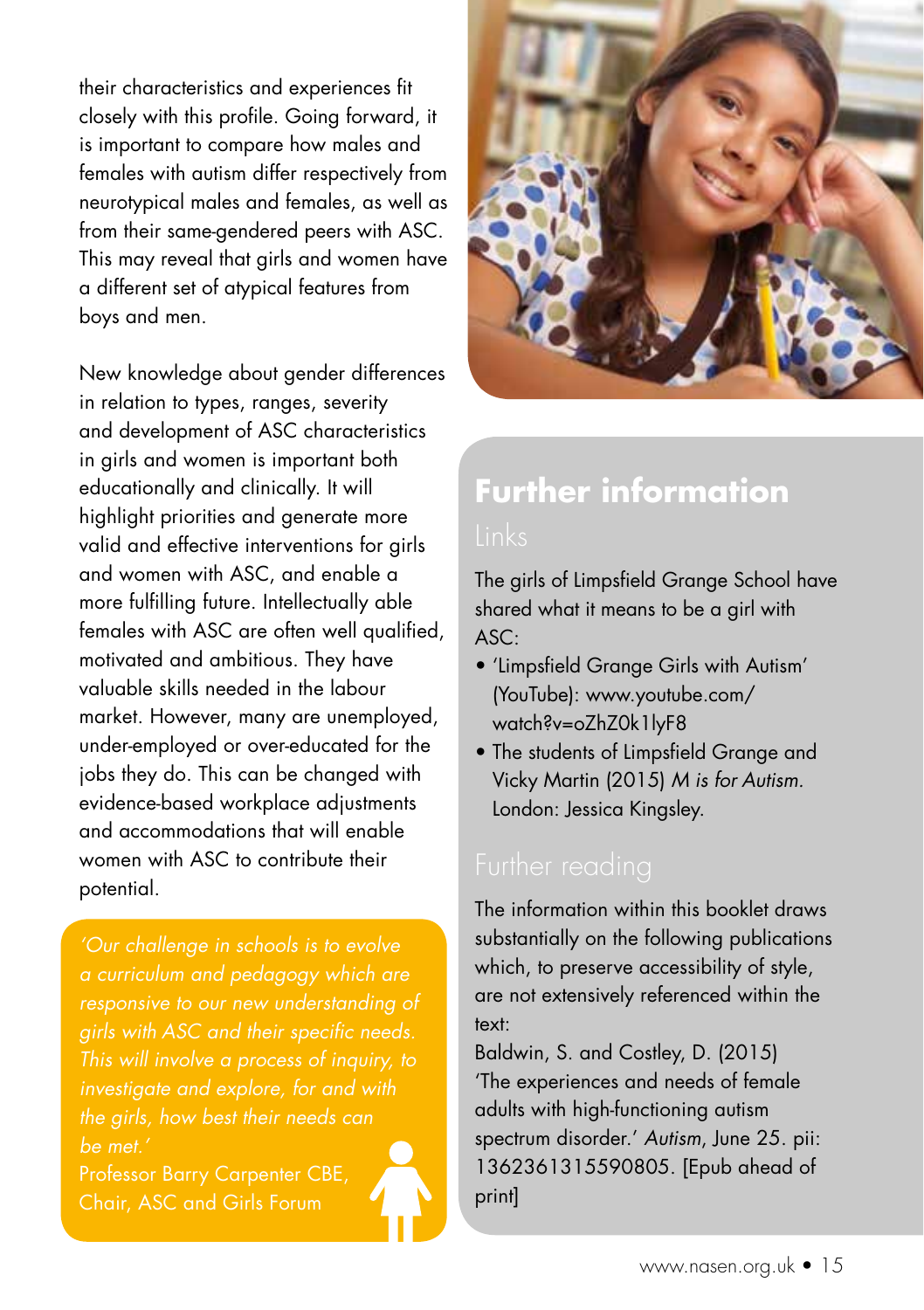Cheslack-Postava, K. and Jordan-Young, R.M. (2012) 'Autism spectrum disorders.' *Social Science and Medicine*, 74, 1667–1674.

Dworzynski, K., Ronald, A., Bolton, P. and Happé, F. (2012) 'How different are girls and boys above and below the diagnostic threshold for autism spectrum disorders?' *Journal of the American Academy of Child and Adolescent Psychiatry,* 51(8), 788–797.

Gould, J. and Ashton-Smith, J. (2012) 'Missed diagnosis or misdiagnosis?' *Good Autism Practice,* 12(1), 34–41.

Lai, M.-C., Lombardo, M.V., Auyeung, B., Chakrabarti, B. and Baron-Cohen, S. (2015) 'Sex/gender differences and autism.' *Journal of the American Academy of Child and Adolescent Psychiatry*, 54(1), 11–24.

Mandy, W., Chilvers, R., Chowdhury, U., Salter, G., Seigal, A. and Skuse, D. (2011) 'Sex differences in autism spectrum disorder.' *Journal of Autism and Developmental Disorders,* 42, 1304– 1313.

Rivet, T.T. and Matson, J.L. (2011) 'Review of gender differences in core symptomatology in autism spectrum disorders.' *Research in Autism Spectrum Disorders,* 5, 957–976.

Rubenstein, E., Wiggins, L.D. and Lee, L.-C. (2015) 'A review of the differences in developmental, psychiatric, and medical endophenotypes between males and females with autism spectrum disorder.' *Journal of Developmental and Physical Disabilities,* 27(1), 119–139. Sedgewick, F., Hill, V., Yates, R., Pickering, L. and Pellicano, E. (2015) 'Gender differences in the social motivation and friendship experiences of autistic and nonautistic adolescents.' *Journal of Autism and Developmental Disorders,* 1–10.

American Psychiatric Association (APA) (2013) *Diagnostic and Statistical Manual of Mental Disorders* (5th edition). Washington, DC: APA. Charman, T., Pickles, A., Simonoff, E., Chandler, S., Loucas, T. and Baird, G. (2011) 'IQ in children with autism spectrum disorders.' *Psychological Medicine,* 41, 619–627. Frith, U. (1991) *Autism and Asperger Syndrome.* Cambridge: Cambridge University Press. Happé, F., Ronald, A. and Plomin, R. (2006) 'Time to give up on a single explanation for autism.' *Nature Neuroscience,* 9, 1218–1220. National Autistic Society (2013) 'Myths, facts and statistics'. (Online at: www. autism.org.uk/About/What-is/Myths-factsstats accessed: 7.3.16) Siller, M. and Sigman, M. (2002) 'The behaviors of parents of children with autism predict the subsequent development of their children's communication.' *Journal of Autism and Developmental Disorders,* 32, 77–89. Wing L. and Gould . J. (1979) 'Severe

impairments of social interaction and associated abnormalities in children.' *Journal of Autism and Developmental Disorders,* 9(1), 11–29.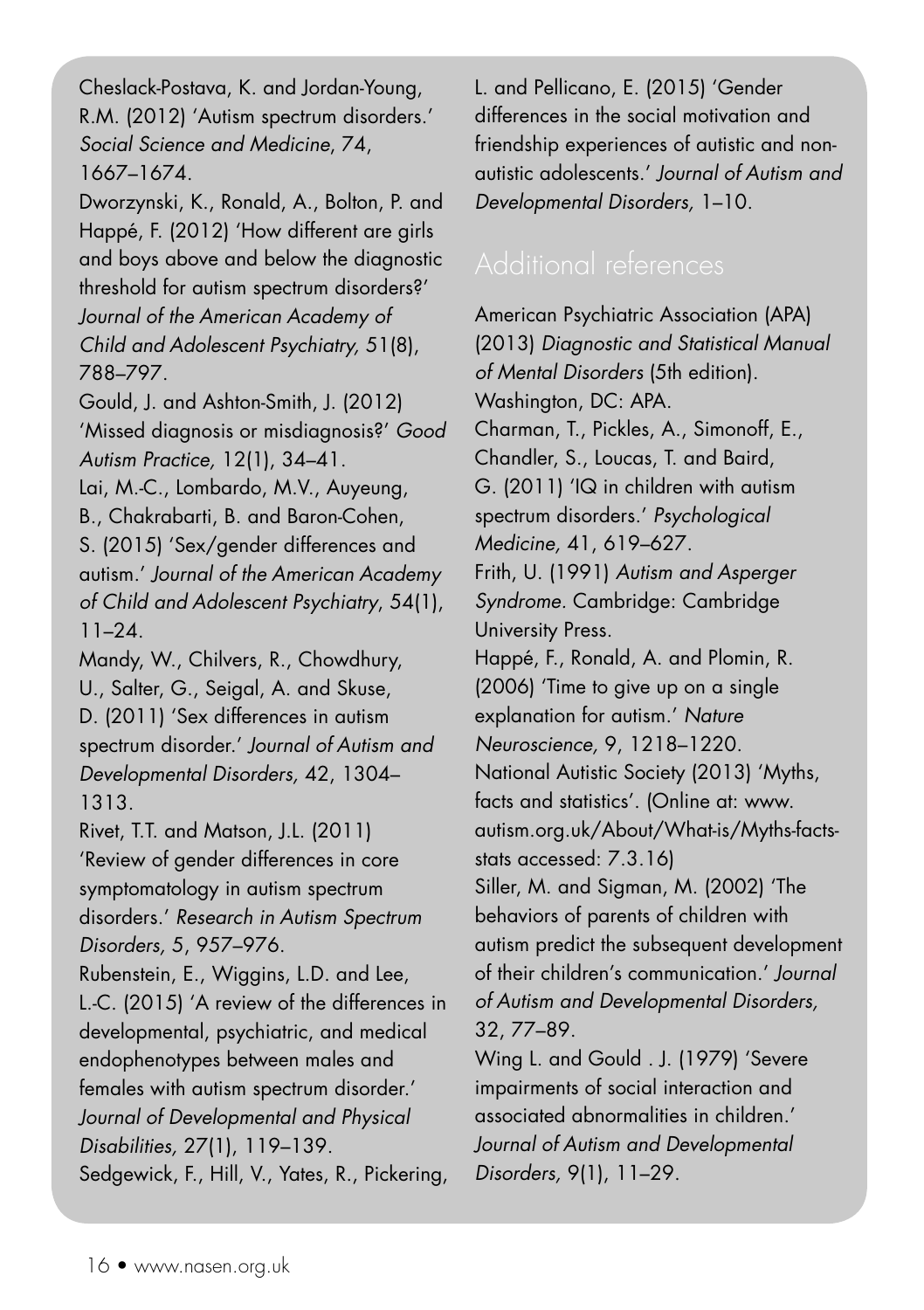

# SENCO Guidance for School Inspection: Improving your School

Written in 2015, this nasen guidance promotes school improvement for SEND by highlighting the dimensions of the Common Inspection Framework (CIF) with particular relevance to those pupils with special educational needs and/or disabilities and is organised by easily accessible sections.

■ An introduction including an overview of the remit of the CIF and implications for teachers, the SENCO and school leaders





■ Five sections, four relating to the areas of judgement as defined by the CIF and one of practical resources for use by the SENCO and school

- Clear explanations of each section, with ideas for appropriate sources of evidence to support each area of judgement
- Aspects which will be considered during inspection and how they relate to considerations for school self-evaluation

**www.nasen.org.uk/shop/**

**ORDER NOW SPECIAL OFFER GET NASEN MEMBERSHIP FREE**